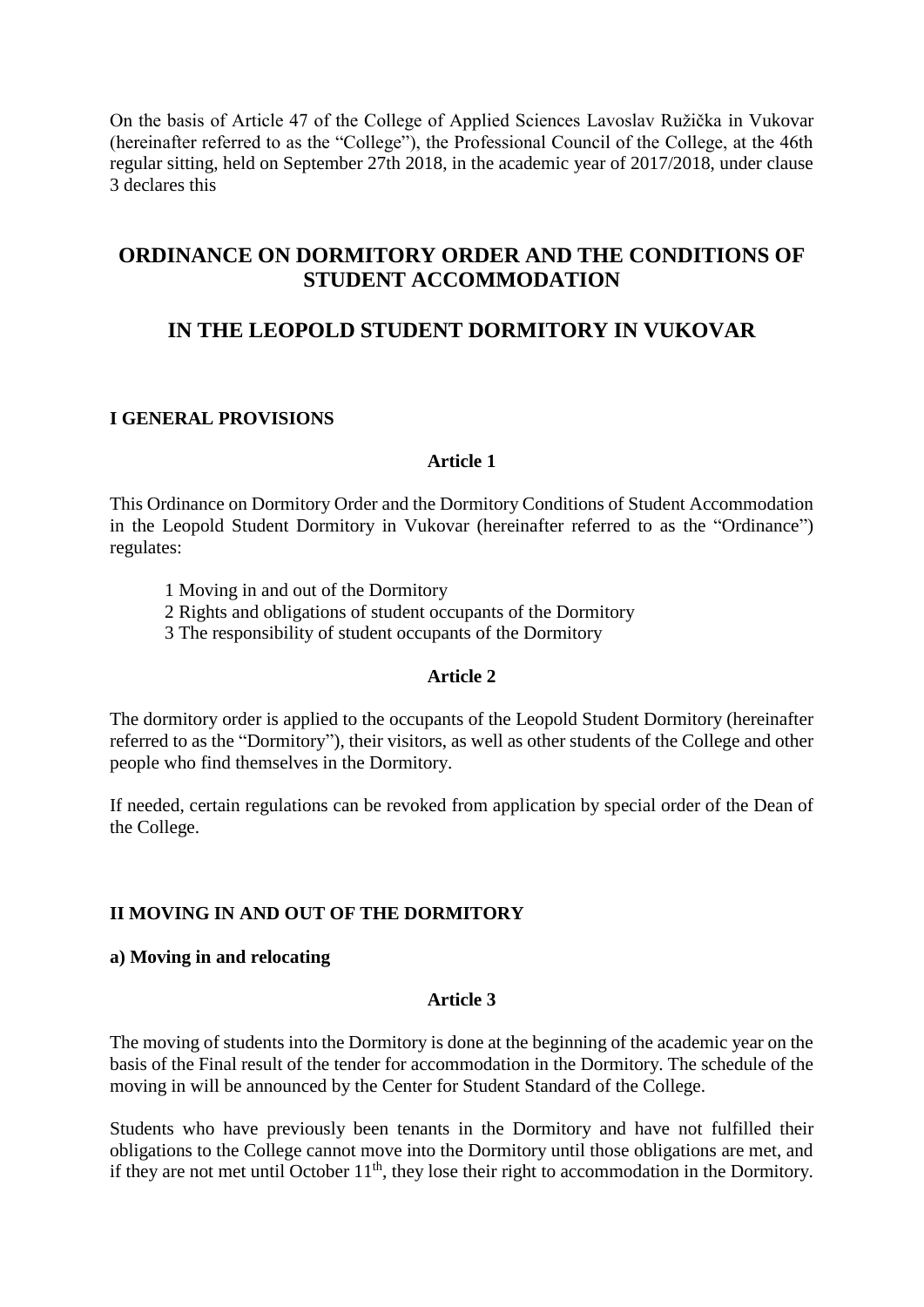The right to accommodation is given to a student on the basis of the points acquired in the tender process for student accommodation, which is published for every academic year.

At the beginning of the academic year, students are obligated to move into the Dormitory according to the time frame published by the Centre for Student Standard.

After the end of the time line, the College will consider the student to have forfeit their right to accommodation in the Dormitory, and they will lose the right to accommodation in the current academic year.

The only exception is made in the event of the student contacting the College in a timely manner and stating that they will not be able to move into the Dormitory due to justifiable reasons (death in the immediate family, sickness etc.), and documents it after the fact. Such students will be billed from the day of moving in.

The decision on this is made by the Dean of the College.

## **Article 5**

A student can move into the Dormitory only in person.

Upon moving in, a student is obligated to provide:

- 1 an identification card
- 2 a doctor's notice that they have no contraindications for being accommodated in the Dormitory

A student is obligated to, in the interest of their own health, inform the head of the Centre for Student Standard if they have a medical condition that requires them to undergo continuous or long term therapy or other health-related issues in order for them to be prepared to react in the event of a medical emergency. The head of the Centre for Student Standard is obligated to keep such data secret.

## **Article 6**

By fulfilling the obligations from the previous article, a student becomes an occupant of the Dormitory in the current academic year and the Centre for Student Standard entrusts them with equipment necessary for accommodation, which is comprised of moveable and immovable objects specified in the promissory note/ inventory list signed by the student after they have inspected the things specified on the list and established that they are all in working/ proper condition.

## **Article 7**

The arrangement of occupants into rooms is done by the Centre for Student Standard according to the rank list while trying to take into consideration the wishes of the occupants and bearing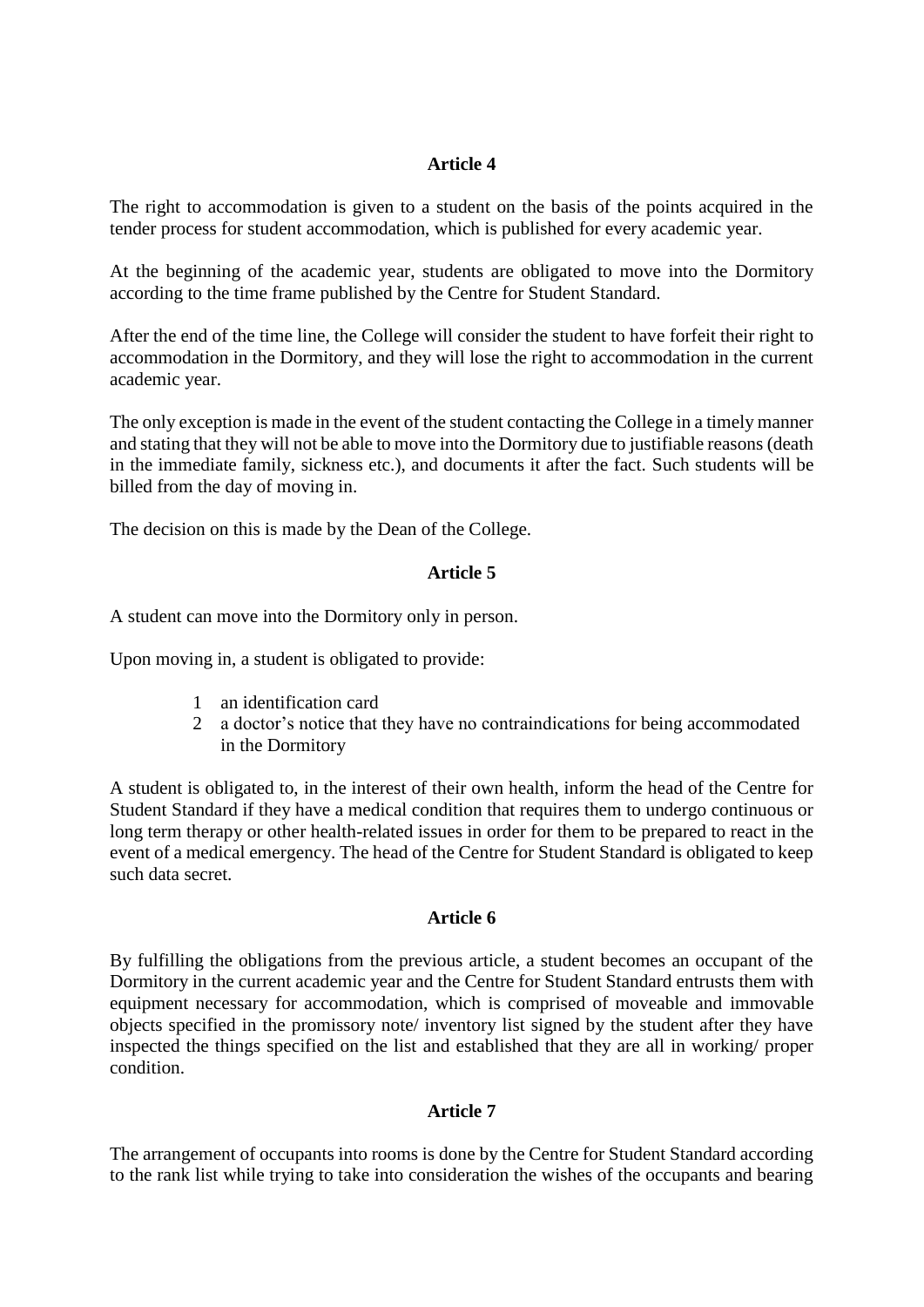in mind that they are obligated to provide a doctor's notice affirming they do not have any contraindications for being accommodated in the Dormitory.

An occupant of the Dormitory cannot move from one room to another without the authorization of the head of the Centre of Student Standard. The head of the Centre of Student Standard will allow relocation from one room to another during the academic year under the condition that they find a replacement without disturbing the relations in the defined capacities.

The head of the Centre for Student Standard can decline the request for relocation of a student without explanation.

### **Article 8**

The head of the Centre for Student Standard can relocate an occupant into another room even though they have not requested it.

### **b) Control of realizing the right to accommodation**

### **Article 9**

A student's realized right to accommodation is subject to control. The control of rights in applied by:

- 1) a revision of the right to accommodation,
- 2) controlling the student's status in the Student Administration Office,
- 3) occasional room control.

Revision of the right to accommodation is organized and performed by a committee of the College.

Occasional room control is performed through direct inspection of student's rooms.

The time of occasional control, as well as the way it is performed, is decided by the committee. Occasional control of rooms is performed by the committee named by the College. On exception, with sufficient reason, occasional control can be performed by the head of the Centre for Student Standard if the time needed to assemble the committee would mean a change or possible concealment of the current state.

The number of controls of accommodation rights is not limited.

### **c) Moving out**

### **Article 10**

A student acquires the right to accommodation in the Dormitory for a specific length of time, from the beginning of the academic year until July  $15<sup>th</sup>$  of the next year, and from September 1<sup>st</sup> to September 30<sup>th</sup> of the next year. Students who need to stay in the Dormitory after July 15<sup>th</sup> have to contact the Centre for Student Standard in order to make arrangements with regards to the reservation and price of accommodation.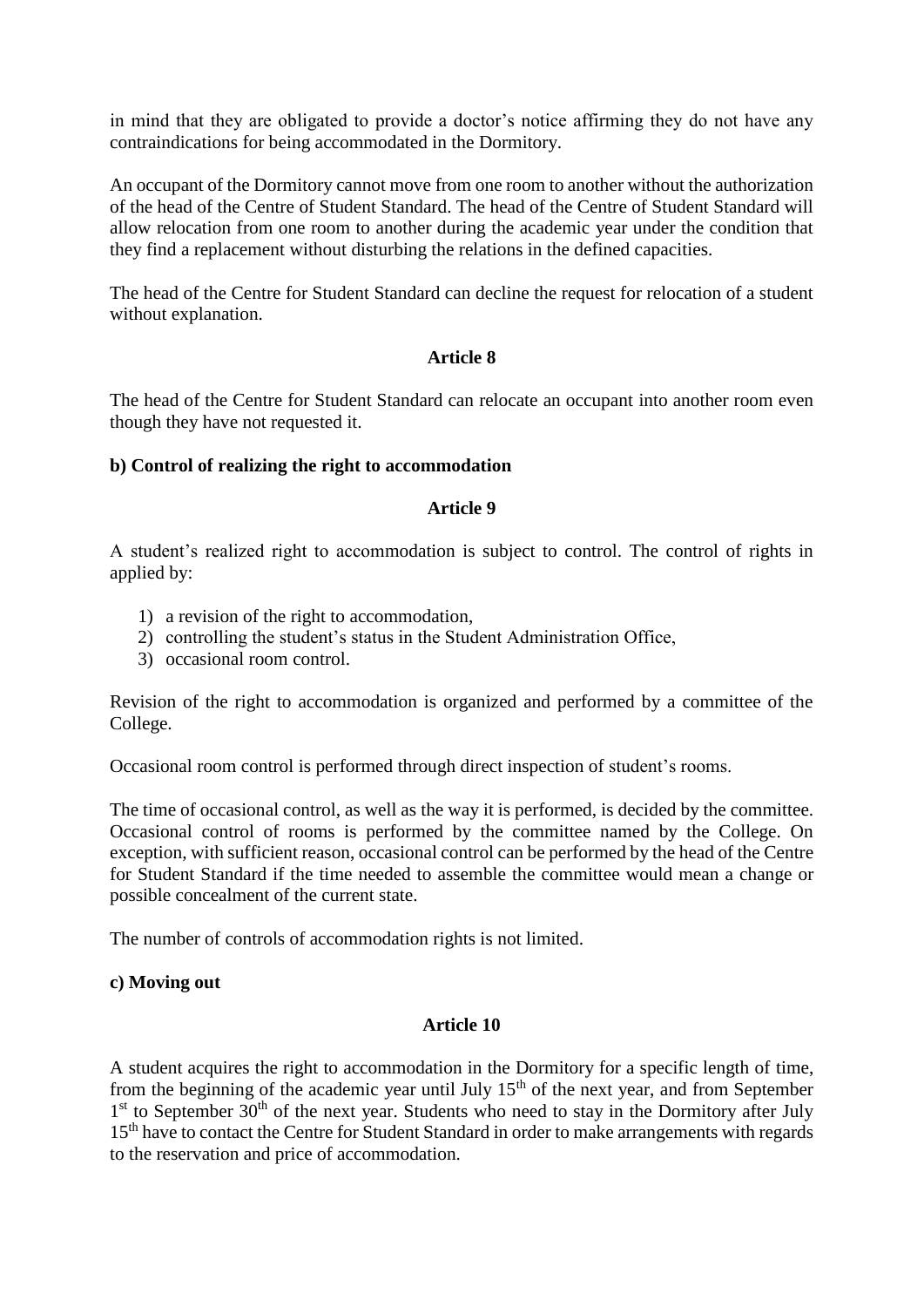An occupant of the Dormitory can move out of the Dormitory during the academic year before the time limit without stating a reason for it, but they are required to announce it until the  $25<sup>th</sup>$ of the month at the latest. Students who do not do this will be required to pay for the entire next month regardless of the date they move out on.

An occupant of the Dormitory moves out on the basis of the Decision by the head of the Centre for Student Standard in the manner stated in this Ordinance.

## **Article 11**

Occupants of the Dormitory are obligated to fulfill their obligations upon moving out of the Dormitory.

Those obligations include:

- 1 cleaning their room and all equipment in it,
- 2 turning over the room and equipment in a good condition to a person designated for it,
- 3 settling all debts concerning rent and other obligations.

The time, manner, and place of fulfilling these obligations is decided by the head of the Centre for Student Standard who is obligated to inform occupants of the Dormitory of this in writing and post it on the Dormitory notice board.

In the event a student does not fulfill clause 2, point 1 of this Article, cleaning of the room and equipment will be billed in accordance to the price list.

Things left behind in a room are kept for 15 days.

## **d) Temporary accommodation**

## **Article 12**

Accommodation of students in the Leopold Student Dormitory in Vukovar during summer break is considered to be temporary accommodation. The program of accommodation is determined by the decision of the Dean of the College. The program will organize temporary accommodation, its conditions, the price of the accommodation, as well as all rights and obligations of the students during temporary accommodation.

## **III RIGHTS AND OBLIGATIONS OF THE OCCUPANTS OF THE DORMITORY**

## **1 Rights of the occupants of the Dormitory**

## **Article 13**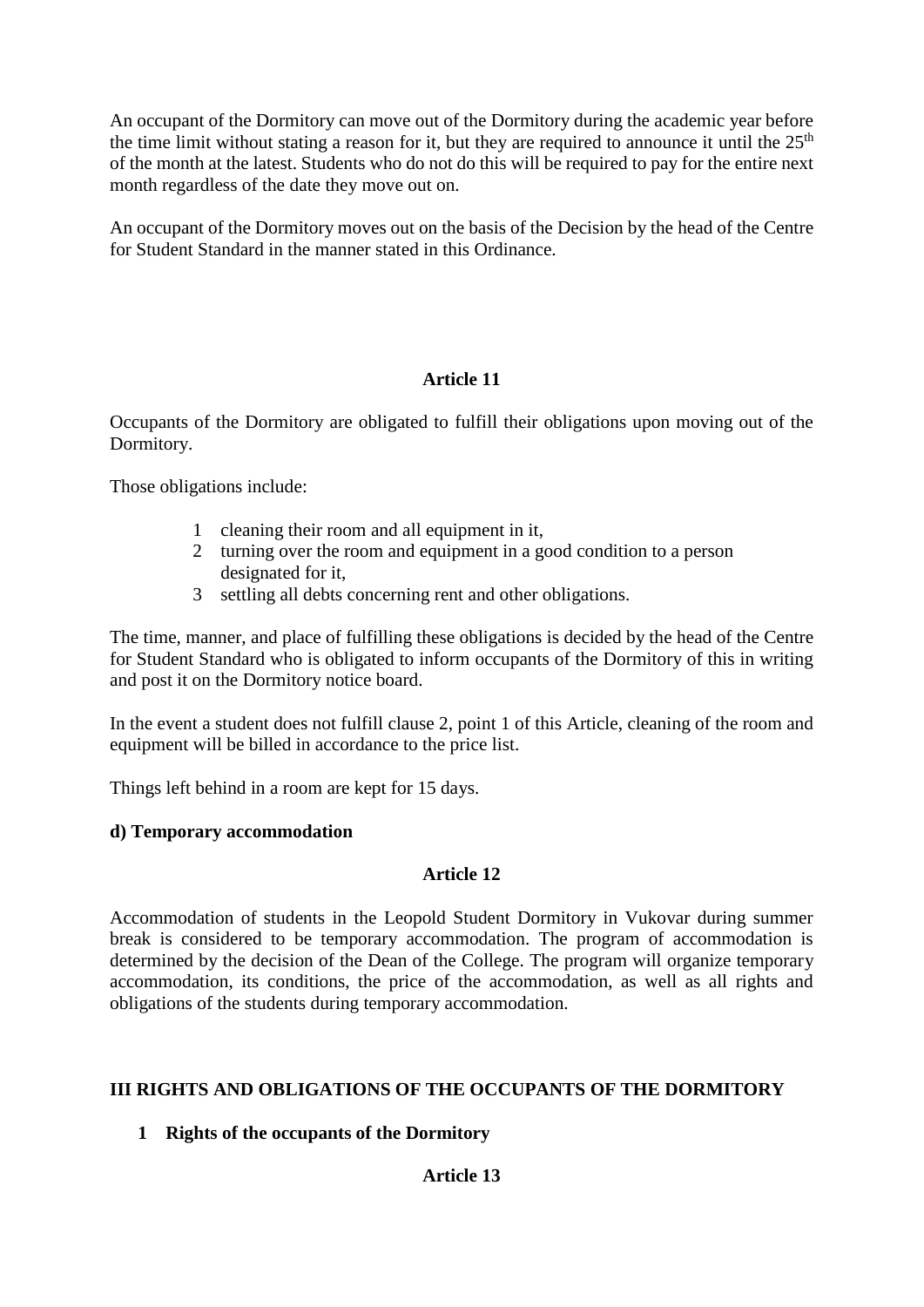A student occupant has the right of independent use of the accommodation in the Dormitory.

The College is obligated to do everything necessary to secure: an uninterrupted stay of students in their rooms, order and serenity, positive studying conditions, according to the conditions established by general acts of the College.

### **Article 14**

A student has the right to:

- use of inventory and equipment in their room,
- use of hot and cold water, as well as electricity,
- use of a mini-kitchen,
- change of linen every 14 days,
- use of a bathroom and a water closet,
- purposeful use of communal spaces,
- cleaning of communal places and
- timely and competent fixing of technical issues in the Dormitory.

### **Article 15**

Occupants of the Dormitory are able to receive visits in their rooms in the time from 09:00 to 22:00, and visits in communal rooms from 07:00 to 23:00 hours. Occupants of the Dormitory receiving visits are responsible for all disturbances of peace and quiet in the Dormitory as well as all other behavior of their visitors.

Occupants of the Dormitory can demand for a visitor or any other person to be removed from the Dormitory, or room, in case they disturb the peace and quiet in the Dormitory, a particular room, or communal area. In the event of this, they are required to inform the head of the Centre for Student Standard, or another responsible individual from the College.

### **Article 16**

Occupants of the Dormitory can use communal areas in the Dormitory. The purpose, time, and manner of use of communal areas are determined by the Centre for Student Standard.

Occupants can spend time in official room (administrative offices, washing room, ironing room, storage area…) only in the case they are fulfilling their obligations and are accompanied by a liable employee of the College.

### **2 Obligations of occupants of the Dormitory**

### **Article 17**

A student is obligated to pay rent from the day market as the day of their moving into the Dormitory.

### **Article 18**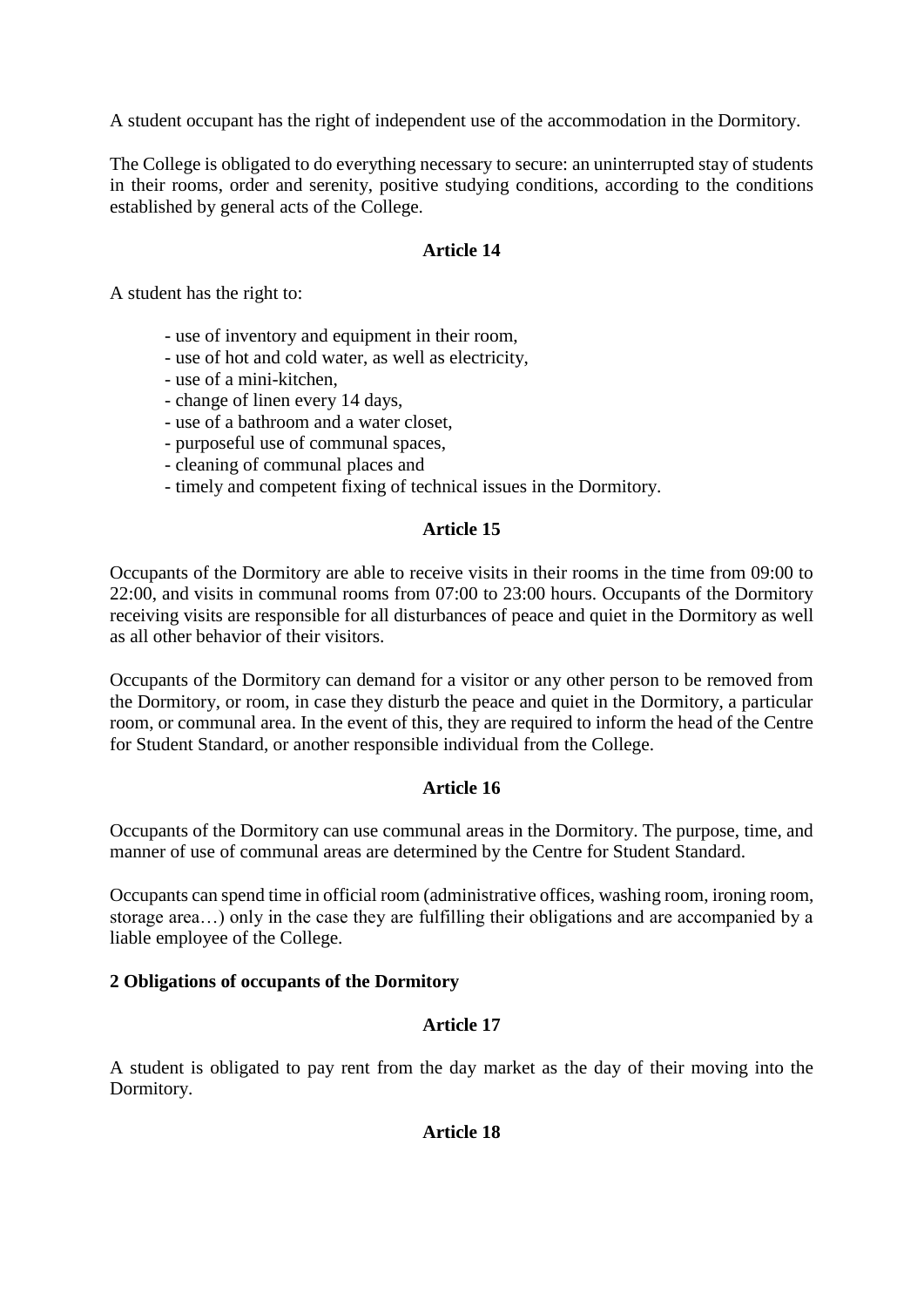Occupants of the Dormitory will receive the invoice for accommodation by the fifth day of the month for the current month. The invoice is sent by e-mail. The occupant is obligated to pay the rent within eight days from the day of receiving the invoice and to keep a proof of payment.

If an occupant of the Dormitory does not pay the rent compliant to the rules stated in the previous paragraph, they will be considered to have forfeited their right to further accommodation in the Dormitory.

The head of the Centre for Student Standard will issue a Resolution on moving out of an occupant and relieve them of their obligations, all within 10 (ten) days from the last day they were designated to pay rent for, and will notify Accounting of the College to assume the responsibility of charging the invoice.

In the event of objective reasons (death in the family, sickness or other), the head of the Centre for Student Standard can enable the occupant an extension on paying their invoice on which a special Resolution needs to be made.

### **Article 19**

An occupant of the Dormitory is obligated to clean and take care of the room they are occupying, as well as to perform selective waste disposal, and they are obligated to maintain appropriate order and cleanliness in communal areas.

Cleaning of rooms implies cleaning the floor, arranging the bed and the closet, cleaning the mini kitchen and the refrigerator, airing the room, cleaning the bathroom, as well as all other maintenance that contributes to maintaining cleanliness and order.

In the Dormitory, it is not allowed:

- to throw away garbage and other objects outside of areas designated for it
- to use communal areas in a way that is opposite to their purpose

- to dry laundry on windows and leaving shoes on windows or in hallways of the Dormitory

- to hold food or other objects on windows
- to keep bicycles in the room or in the hallway
- to keep an animal in the room or bring it into the Dormitory unless it is a support animal belonging to persons with disabilities
- to perform other acts that would create filth in or around the Dormitory.

### **Article 20**

An occupant of the Dormitory is obligated to take care of the property of the Dormitory and use it in the way it was meant to be used.

An occupant is not allowed:

- to glue pictures or stickers on walls, doors and furniture
- to write on walls, inventory, and other property
- to hammer nails into walls, doors, or furniture
- to remove furniture from the rooms or the Dormitory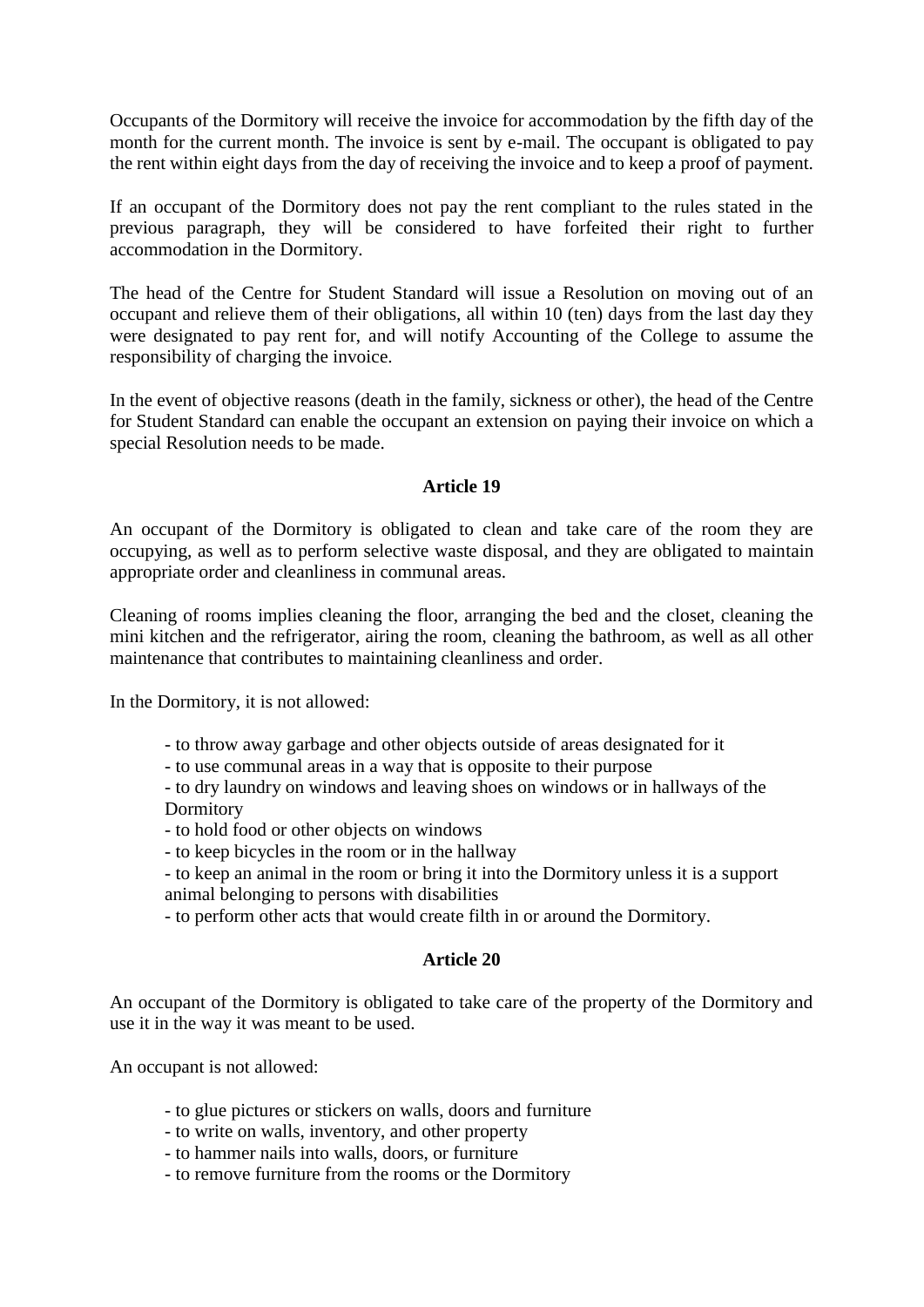- to rearrange furniture

- to remove or destroy inventory designations on equipment and appliances (inventory plates and stickers)

- to use and keep personal electric appliances and other equipment (electrical cookers, gas cookers, heaters and other)

- to install new or fix the equipment installed in the rooms or communal areas

- to perform other acts that might cause material damage to the Dormitory

- to regularly use the outside staircase designated for emergency use, opposite to their purpose.

Noncompliance with the points numbered in paragraphs 1 and 2 of this article is subject to disciplinary and material responsibility measures taken against the occupant of the Dormitory.

## **Article 21**

An occupant of the Dormitory is obligated to use their right to accommodation in a way that does not disturb the stay, life, and work of other occupants.

An occupant is not allowed:

- to make noise, shout, loudly play or reproduce music in any time of day or night in or outside the Dormitory,

- to smoke in the room or other areas of the Dormitory,

- to gamble or organize gambling in the room or other areas of the Dormitory,

- to keep or carry any and all types of weapons (categories A, B, C, D) in accordance with weapon regulations in power,

- to hold parties or celebrations in rooms or other areas of the Dormitory, including its surroundings, unless they have obtained an approval from the head of the Centre for Student Standard,

- to receive visitations after 22:00 or keep visitors after 23:00,

- to give their bedding to another person or to use their bedding with another person,

- to perform entrepreneurial and other such acts in their room or the Dormitory,

- to resell currencies, products and services, as well as to advertise those products or services in the Dormitory,

- and perform any and all acts not allowed by general acts of the College or laws of the Republic of Croatia.

Noncompliance with the points numbered in paragraphs 1 and 2 of this article is subject to disciplinary measures taken against the occupant of the Dormitory.

### **Article 22**

An occupant of the Dormitory is obligated, during their use of accommodation, to report any and all malfunction or damage in their room, communal areas, installations, or equipment of the Dormitory at the reception of the Dormitory or to the head of the Centre for Student Standard.

A student is obligated to report disappearance of objects, equipment and inventory.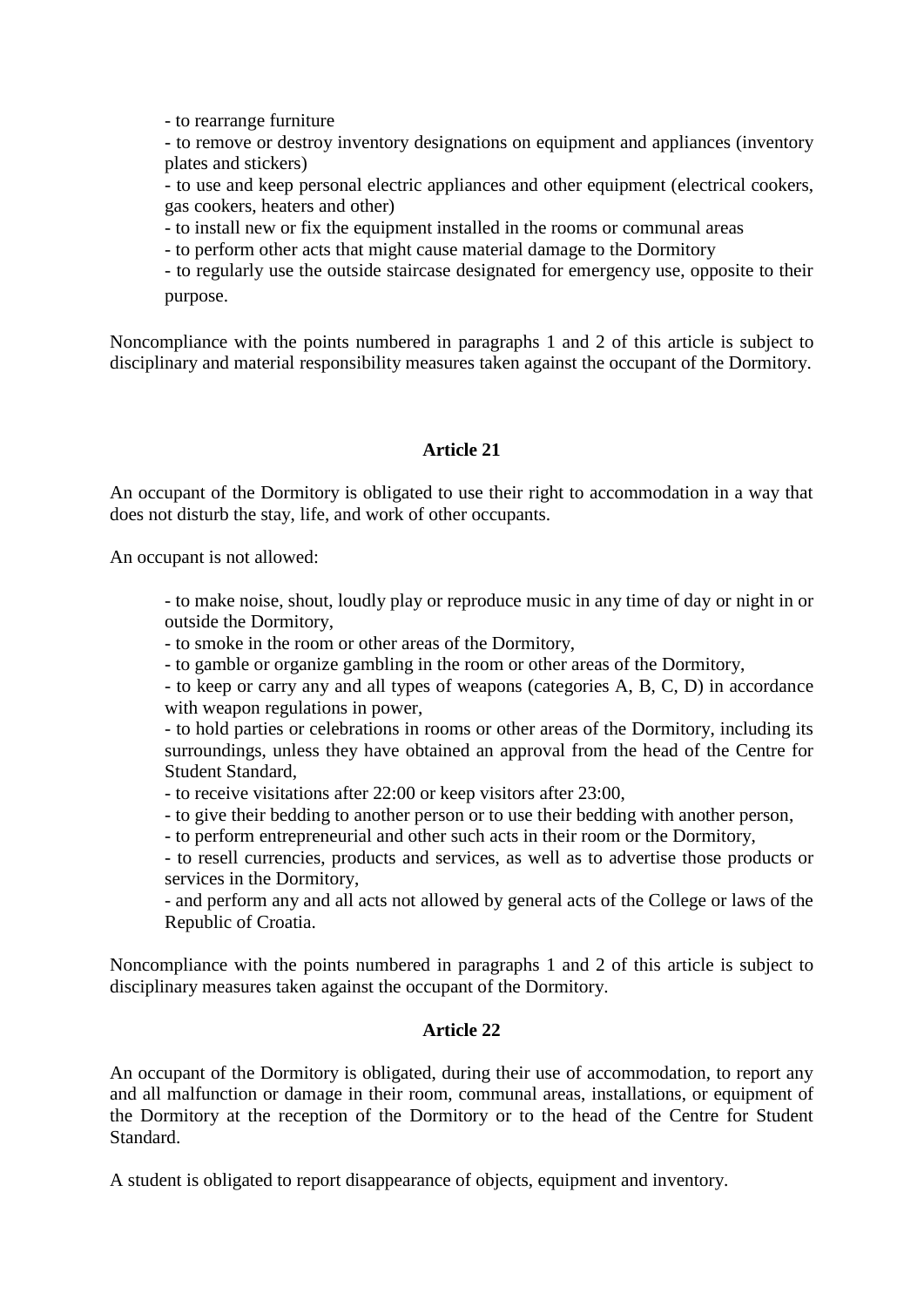An occupant of the Dormitory is obligated to report any cases of severe sickness as well as any doubts of infectious illnesses.

The report is done to the head of the Centre for Student Standard or at the reception of the Dormitory.

A student is obligated to undergo a medical inspection at the request of the head of the Centre for Student Standard, at the request of a licensed physician, and at the request of the sanitary inspection, and also to inform the head of the Centre for Student Standard on the results as soon as possible.

### **Article 24**

A student is obligated to answer any calls from the Centre for Student Standard. The call is done in writing, verbally, or by the use of the notice board.

### **Article 25**

In the event of immediate danger threatening the health and lives of people and safety of property in the Dormitory, an occupant of the Dormitory is obligated to inform the head of the Centre for Student Standard or the Dean of the College, and depending on the nature of the situation, other appropriate services as well.

### **Article 26**

The head of the Centre for Student Standard, employees of the College, and student occupants of the Dormitory are obligated to uphold safety measures designated by the bodies of government and the College.

## **Article 27**

A student occupant of the Dormitory is obligated to reimburse all the damage done to an object or equipment of the Dormitory.

The cause of damage from the previous paragraph can be:

- individual, when the perpetrator is known, and,

- collective, belonging to a whole floor or the entire Dormitory, which is reimbursed by all occupants of that floor or the Dormitory.

The height of the damage is assessed by the head of the Centre for Student Standard on the basis of the record of the damage.

## **IV RESPONSIBILITY OF THE OCCUPANTS OF THE DORMITORY**

## **Article 28**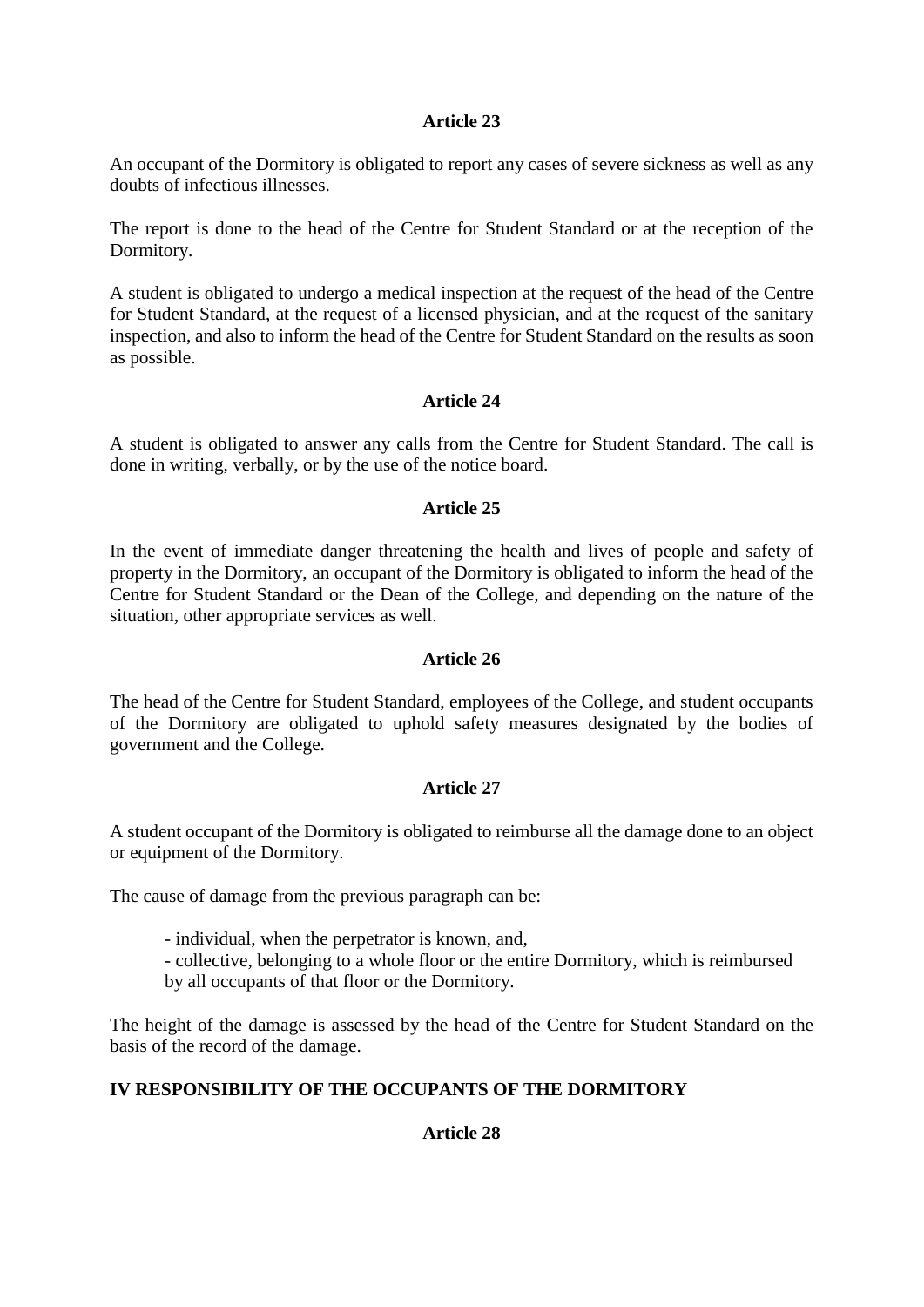If an occupant of the Dormitory violates the regulations of the Dormitory order and general acts of the College, they are disciplinarily and materially responsible for the act regardless if the damage was done in the Dormitory or other facilities of the College.

Under the provisions of this Dormitory order, visiting students are also disciplinarily and materially responsible for the damage regardless of the fact that they are not occupants of the Dormitory, if the responsibility is due to the violations stated in this Dormitory order.

### **1 Disciplinary responsibility**

### **Article 29**

A student – occupant of the Dormitory is to face disciplinary action if they, through their own fault, make a disciplinary or a serious disciplinary transgression.

## **Article 30**

A disciplinary transgression is the act of violating the regulations of the Dormitory order by an occupant on purpose or through utter disregard by:

- relocating from one room to another without permission and
- acting opposite to the stipulations of articles 19, 20, 22, and 24 of this Ordinance.

## **Article 31**

A serious disciplinary transgression is a violation of stipulations of this Ordinance done either on purpose or through complete disregard, including:

1 acting against the stipulations of articles 11, 21, 23, 25, and 26 of this Ordinance,

2 noncompliance with or disabling implementation of protective measures imposed by a governing entity,

3 consummation of alcohol as well as consummation, selling and other forms of drug abuse in the Dormitory,

4 arrogant and rude behavior towards occupants of the Dormitory, workers of the College, and citizens,

5 grave disturbance of peace and order in the Dormitory,

6 propagation of false news with the intent to disturb occupants of the Dormitory,

7 disregard of orders and measures made to combat and prevent infectious diseases and epidemics,

8 purposeful acts with the goal of endangering people and property,

9 purposeful failure to act in a way that would prevent danger to people and property,

10 engaging in a physical confrontation as an attacker or enticement of others to it,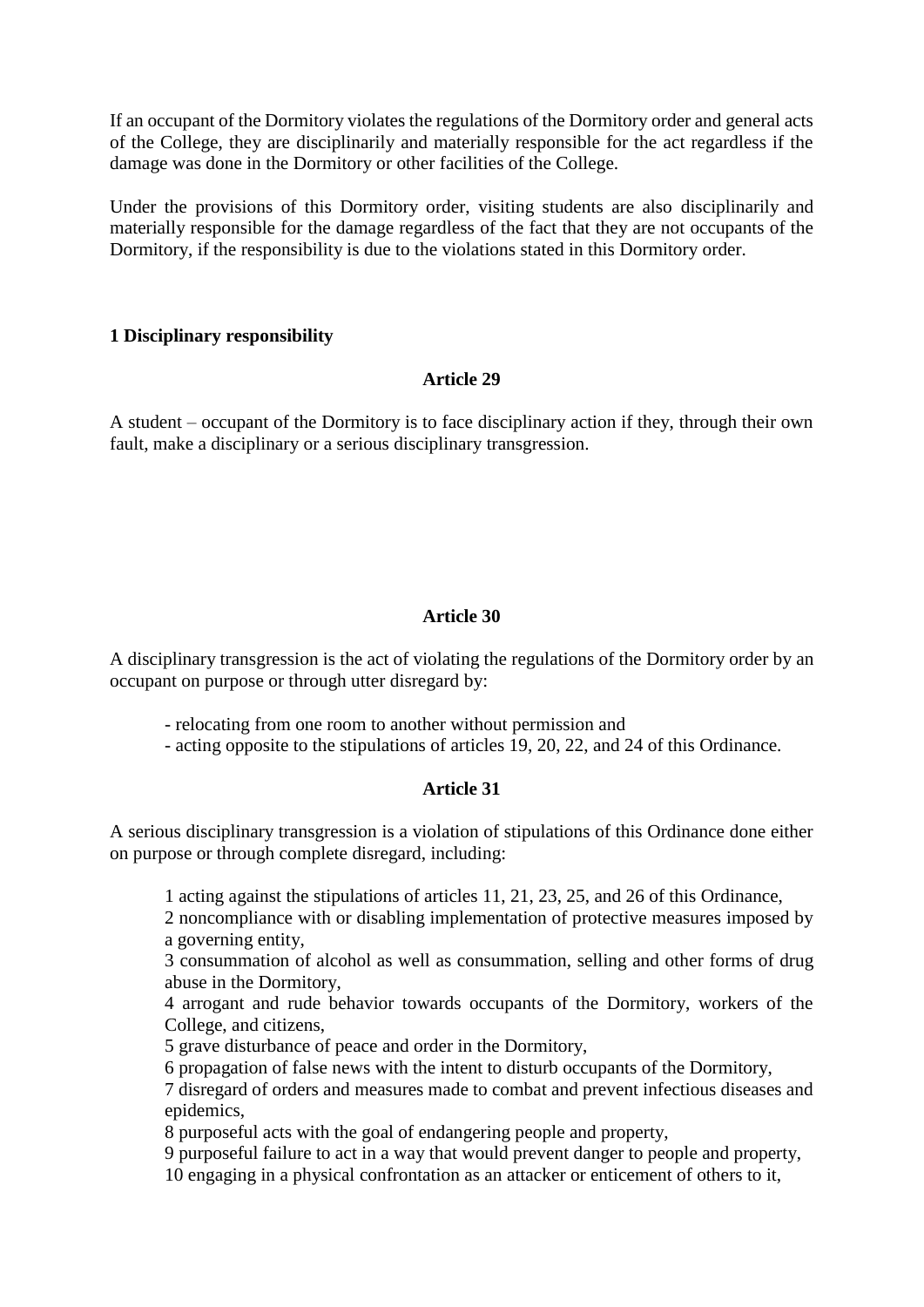11 forging of documents and identification based on which accommodation is being granted,

12 ceding the right to accommodation to another person,

13 selling or buying of accommodation rights in the Dormitory,

14 having long-term visitors (after 22:00) and allowing others to live or sleep in the Dormitory,

15 stealing property belonging to occupants, workers and other people,

16 stealing property belonging to the Dormitory,

17 careless relieving of obligations or failure to relieve of obligations,

18 purposefully harming the property of the Dormitory, the College, or of occupants of the Dormitory,

19 repeating violations of stipulations from Article 30 of this Ordinance,

20 refusing to attend the Committee on Accommodation Rights,

21 violating the Ordinance on the Use of Computing Resources in the Dormitory (students are responsible for all acts done by the use of their electronic identities on any of the computers in the Dormitory, and especially for all data, programs, licensing and intellectual rights and other content present on their personal computer, as well as all acts done on their computers).

## **2 Material responsibility**

## **Article 32**

An occupant of the Dormitory who causes material damage to the Dormitory is obligated to reimburse it. If the occupant does it on purpose or through complete disregard, disciplinary action against them is also undertaken.

### **Article 33**

The facts of the existence of damage, the circumstances under which it was caused, the extent of the damage, and the perpetrator are established by the head of the Centre for Student Standard.

After establishing the facts from the previous paragraph, the Decision is made by the head of the Centre for Student Standard, and the damages are paid by a bank transfer.

If the damage is caused by multiple occupants, every occupant is responsible for a part of the damage they have caused. If the individual responsibility of all occupants cannot be determined, all the occupants share the material responsibility in equal parts.

A decision on complaints to the Decision from paragraph 2 of this article is made by the Dean of the College.

### **3 Disciplinary measures**

### **Article 34**

In the case of violation of rules stated in this Ordinance, the following measures can be declared: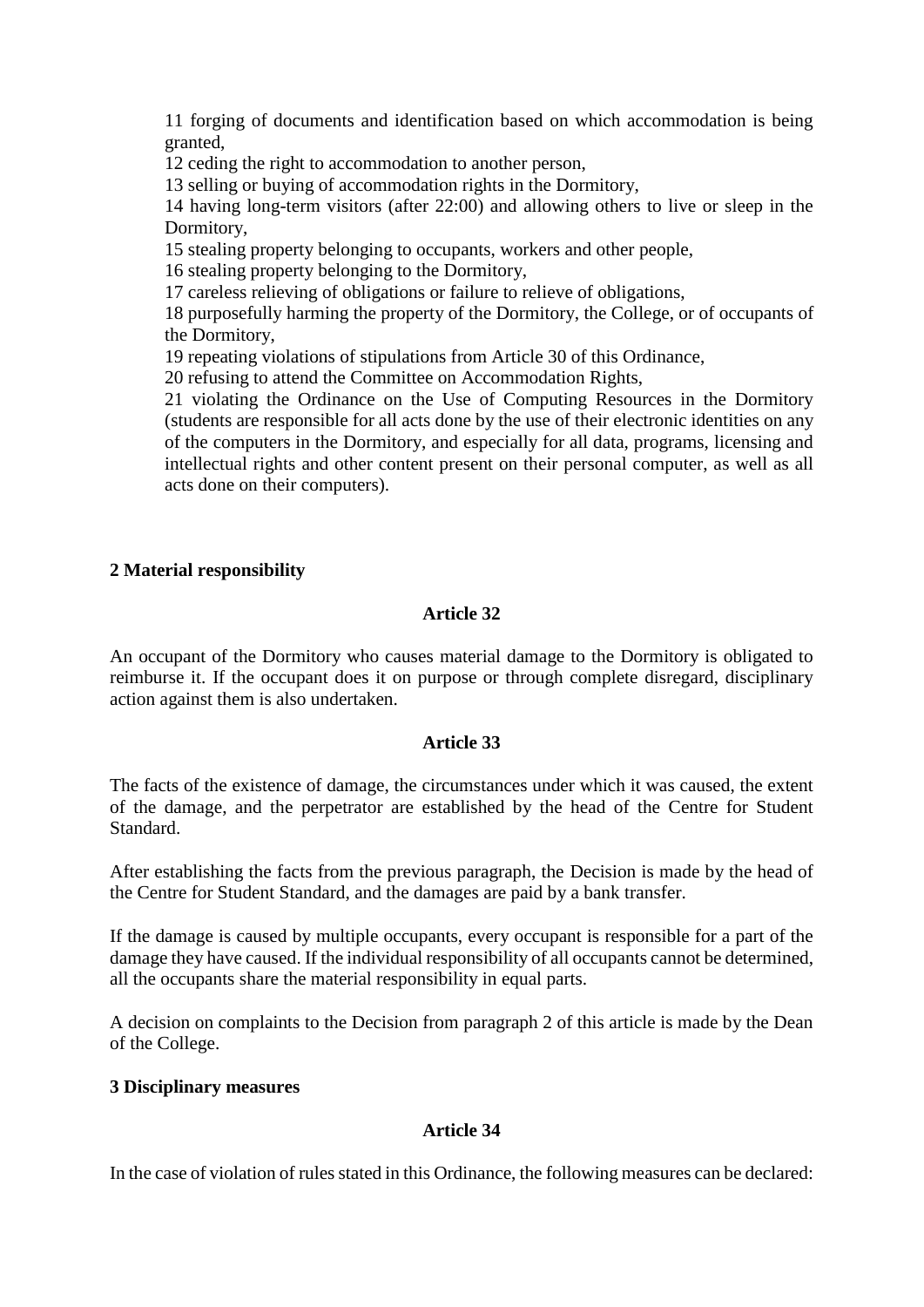- notice

- final notice
- expulsion from the Dormitory for one year
- expulsion from the Dormitory for the entire length of studies
- loss of rights to accommodation for one year
- loss of rights to accommodation for the entire length of studies.

#### **Article 35**

Disciplinary measures notice and final notice are declared for violations considered to be disciplinary transgressions.

#### **Article 36**

Disciplinary measure of expulsion from the Dormitory for the entire length of studies is always to be declared for violations classified as serious disciplinary transgressions from Article 31, paragraph 1, points 1, 2, 3, 7, 8, 9, 11, 12, 13, 14, 15, 16, 17, 18, 20, and 21.

#### **Article 37**

The choice of disciplinary measures of expulsion from the Dormitory in particular cases depends on the assessment of extenuating or aggravating circumstances as established by the head of the Centre for Student Standard.

Extenuating or aggravating circumstances taken into account must be stated in the declared Decision on the disciplinary measure.

#### **Article 38**

The disciplinary measure of the loss of rights to accommodation for one year will be declared to a student who is not a regular occupant of the Dormitory if, through control or in some other way, it is established that they are temporarily using or sleeping in the room given to them by the regular occupant.

### **Article 39**

The disciplinary measure of losing the right to accommodation for the entire length of studies is declared to a student who is not a regular occupant of the Dormitory if, through control or in some other way, it is established that they are using or sleeping in the room given to them by the regular occupant for a longer length of time.

#### **Article 40**

The loss of rights as a disciplinary measure implies the elimination of a student from the tender for accommodation in the Dormitory for one year, or for the entire length of studies.

### **Article 41**

The procedure for establishing disciplinary and material responsibility of a student is done by the head of the Centre for Student Standard.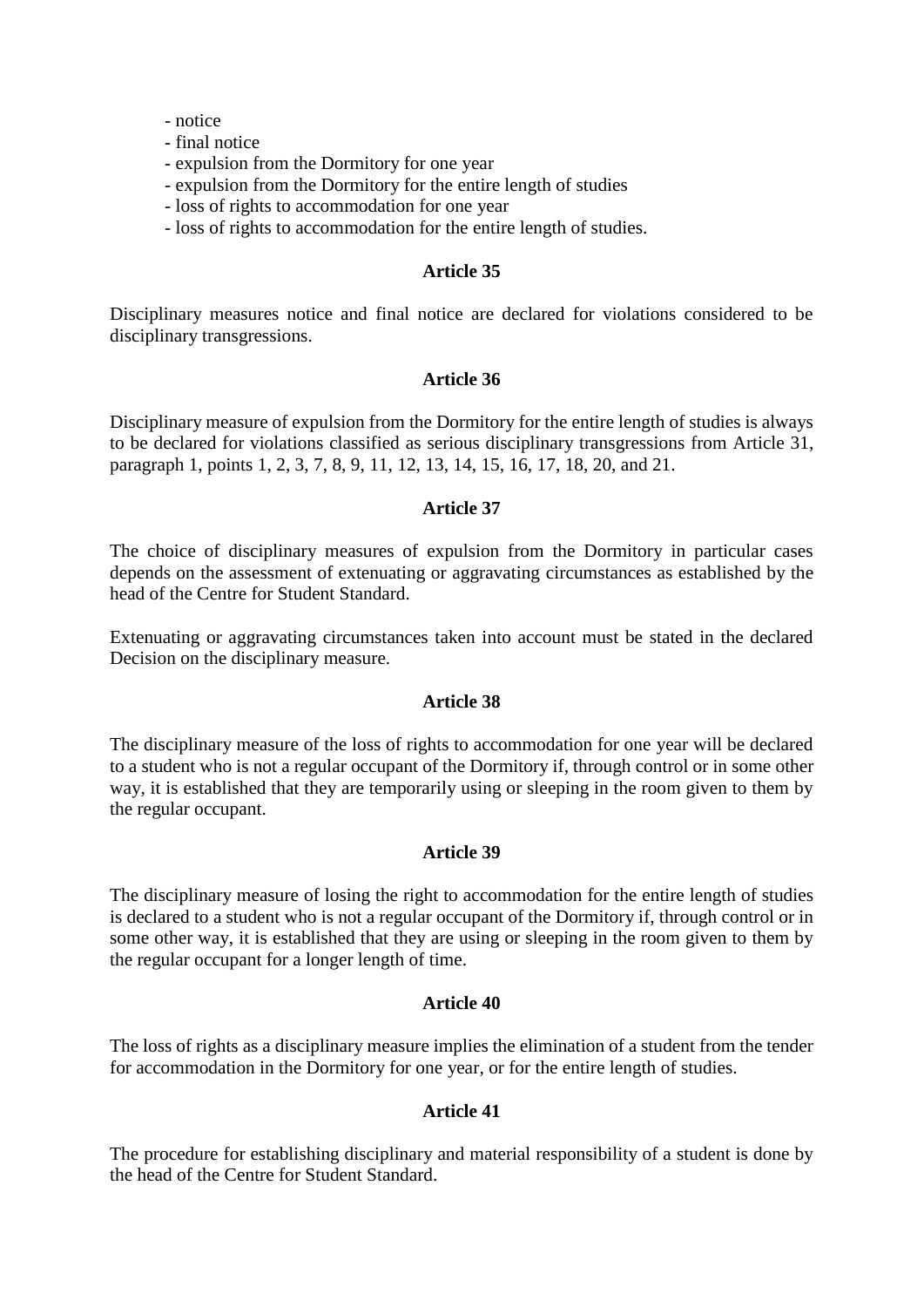In the disciplinary proceedings, the head of the Centre for Student Standard declares disciplinary measures from Article 34.

#### **Article 43**

The decision on declared disciplinary measures must contain:

- 1 first and last name of the student,
- 2 the legal basis for the declaration,
- 3 the declared disciplinary measure,
- 4 an explanation,
- 5 instructions on the right to complaints.

The decision on the declared disciplinary measure must be made public by the head of the Centre for Student Standard within 23 hours of establishing all circumstances and carried out within 3 days of finalization.

#### **Article 44**

The decision from the previous article is:

- 1 delivered to the student,
- 2 delivered to the Centre for Student Standard,
- 3 delivered to the Archive of the College, and,
- 4 published on the Dormitory notice board.

If the Disciplinary Commission is not able to hand the Decision to the student, it is sent by mail to the place of residence, and the day of sending will be considered the day it was handed to the student.

### **Article 45**

A student can file a complaint against the declared Decision on disciplinary measures within 5 (five) days from the day it was handed to the student. The complaint is filed to the Dean of the College through the Centre for Student Standard.

#### **Article 46**

A complaint against the declared Decision on disciplinary measures and the Decision on assessed material responsibility delays its implementation, except for the Decision on disciplinary measures issued for serious disciplinary transgressions from Article 31, points 2, 3, 5, 7, 8, 9, 11, 12, 13, 15, 18, 20 and 21 of this Ordinance.

### **Article 47**

The Committee for Resolving Complaints is obligated to resolve the complaint within 15 days from the date of delivery of the complaint. If the Committee for Resolving Complaints does not resolve the complaint in that time frame, the student can start an administrative dispute.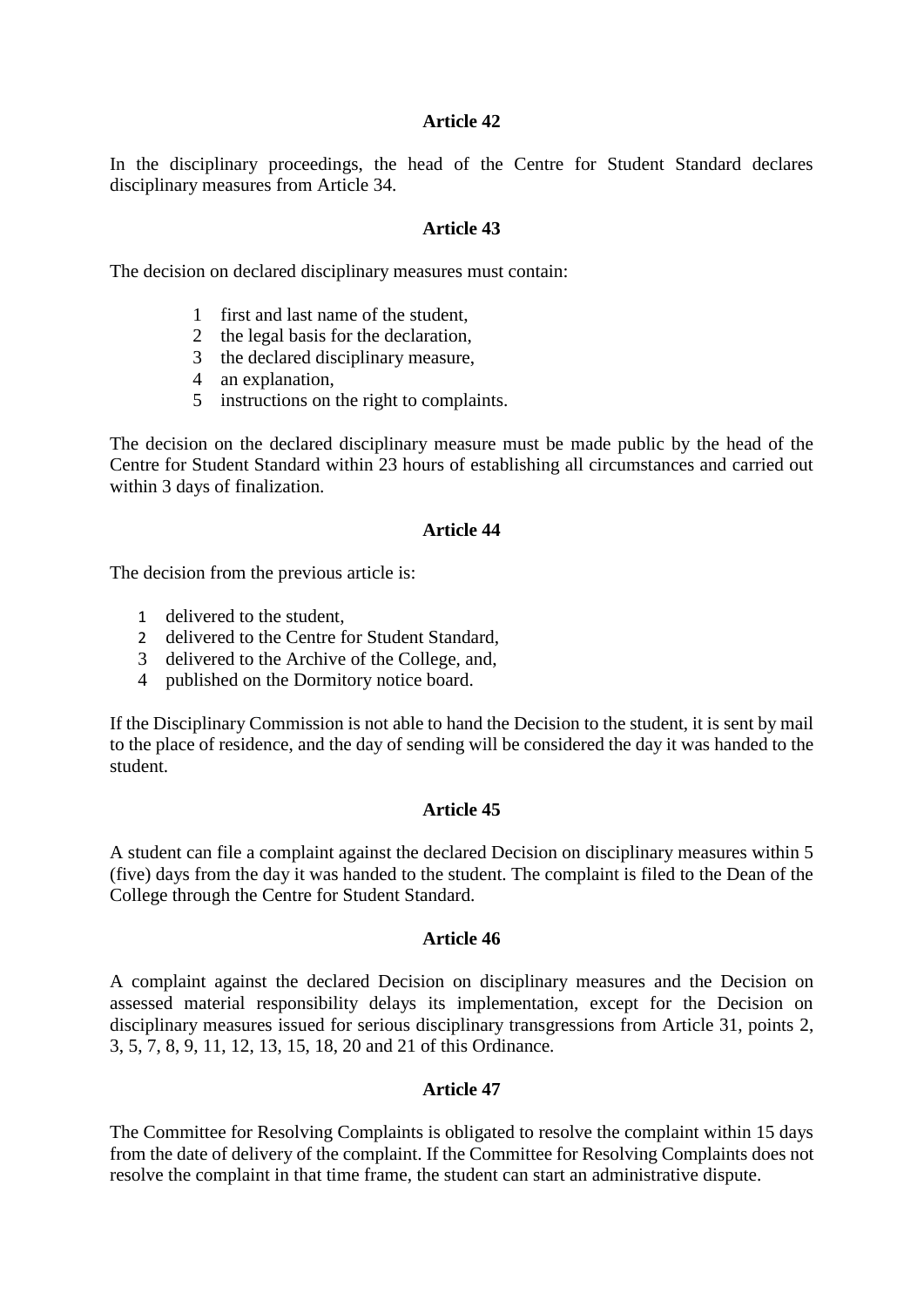When considering the complaint, the Dean of the College can cancel, confirm or return the Decision to the head of the Centre for Student Standard for reassessment with the obligation to include the facts that need to be reassessed.

The decision of the Dean is final and an administrative dispute can be pursued against it within 30 days of the day of delivery of the decision.

#### **Article 49**

Statute of limitation on engaging in and pursuing the proceedings for disciplinary transgressions is 30 days from the day of discovery of the transgression and its perpetrator.

Statute of limitation on engaging in and pursuing the proceedings for severe disciplinary transgressions is 3 (three) months from the day of discovery of the severe transgression and its perpetrator, except for the disciplinary transgression from Article 31, point 11 of this Ordinance, for which the statute of limitations is one year.

The proceedings for establishing material responsibility have the statute of limitations as stated by the Law.

## **V SPECIAL RIGHTS AND OBLIGATIONS OF THE OCCUPANTS OF THE DORMITORY**

#### **Article 50**

Students who have been given the right to accommodation in the Dormitory, can, according to the decision on the arrangement of students into rooms, reserve a room for an academic year after the results of the Tender have been published only if they were accommodated in that room the previous year and if they have the right to that room per their points realized in the Tender, or if the previous occupants of the room do not object. The reservation is done in the manner and time established by the head of the Centre for Student Standard.

#### **Article 51**

In case one or all occupants of a room are spending a certain amount of time outside of the Dormitory, they are required to report their absence and its length at the reception of the Dormitory.

Acting in a way opposite to the previous paragraph of this article is subject to disciplinary action from Article 31, point 12.

### **VI FINAL STIPULATIONS**